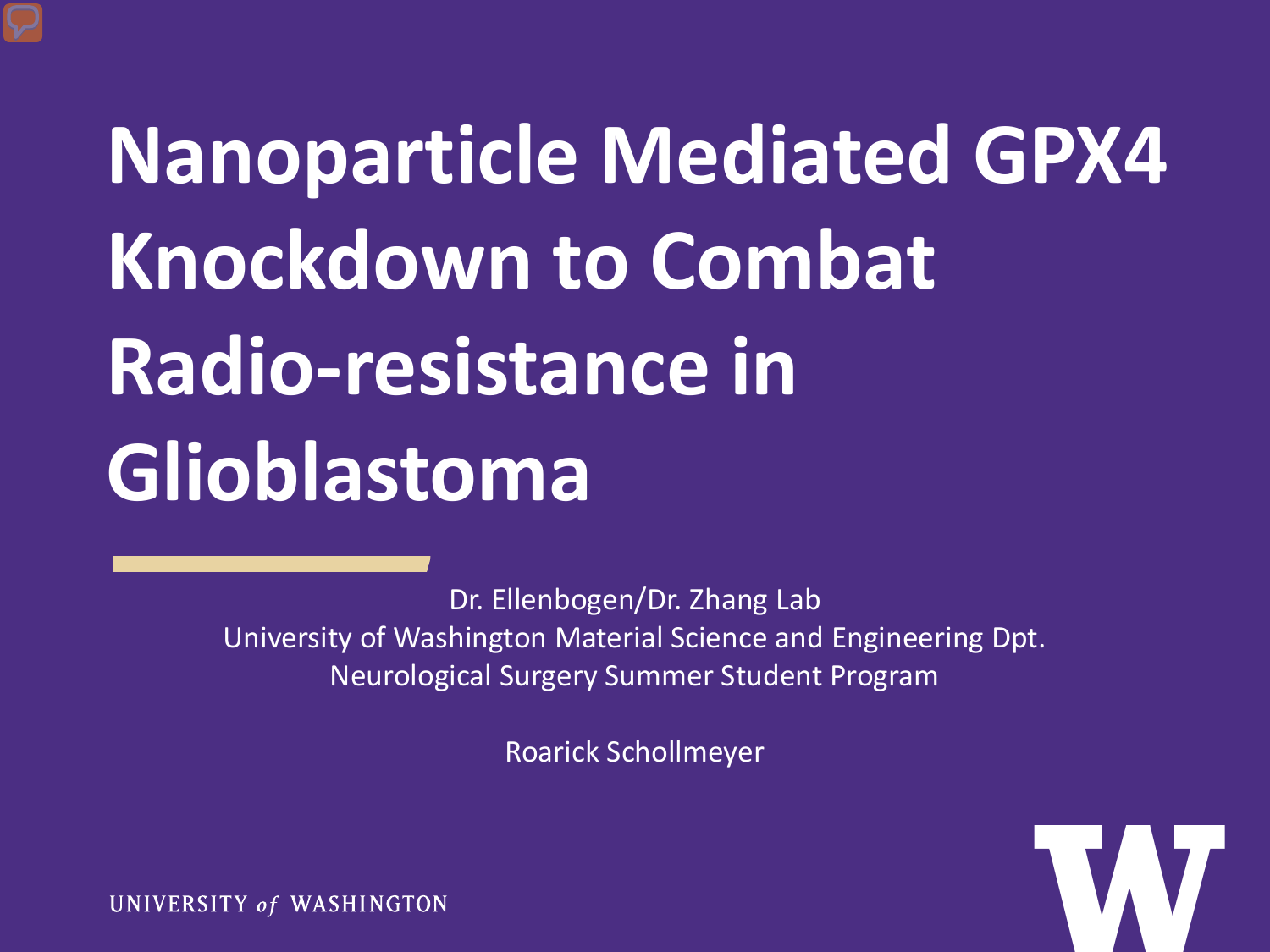# **Glioblastoma**

- > **Common and Aggressive Cancer**
- > **Difficult to treat due to:**
	- **Mesenchymal Cell State (MSC)**
	- **Blood-Brain Barrier (BBB)**



Glioblastoma Heterogeneity via MRI

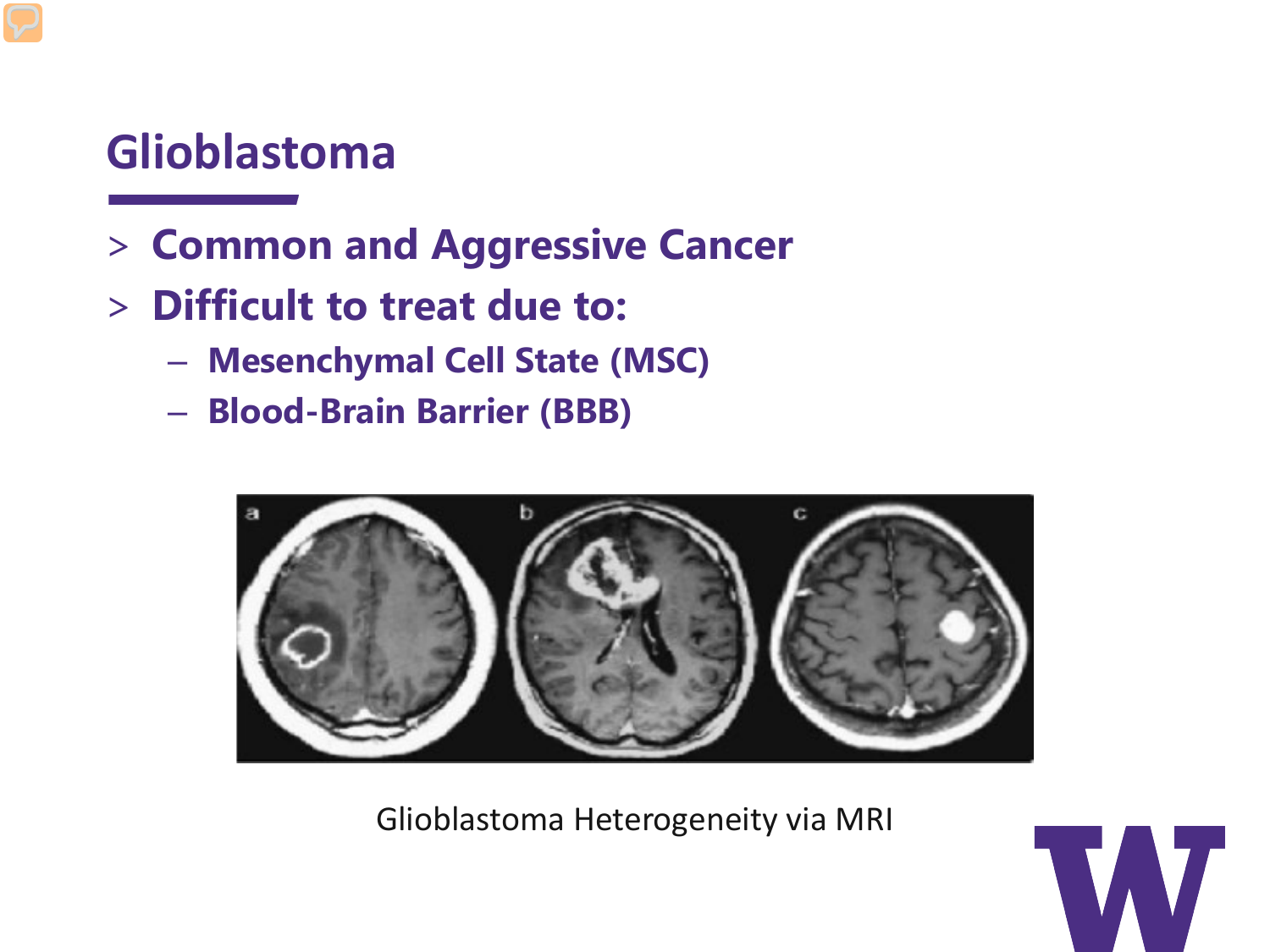# **GPX4 Induced Radio Resistance in MSC**

- > **Therapy resistance dependent on protection from ferroptosis**
- > **GPX4 and lipid peroxide dissipation**



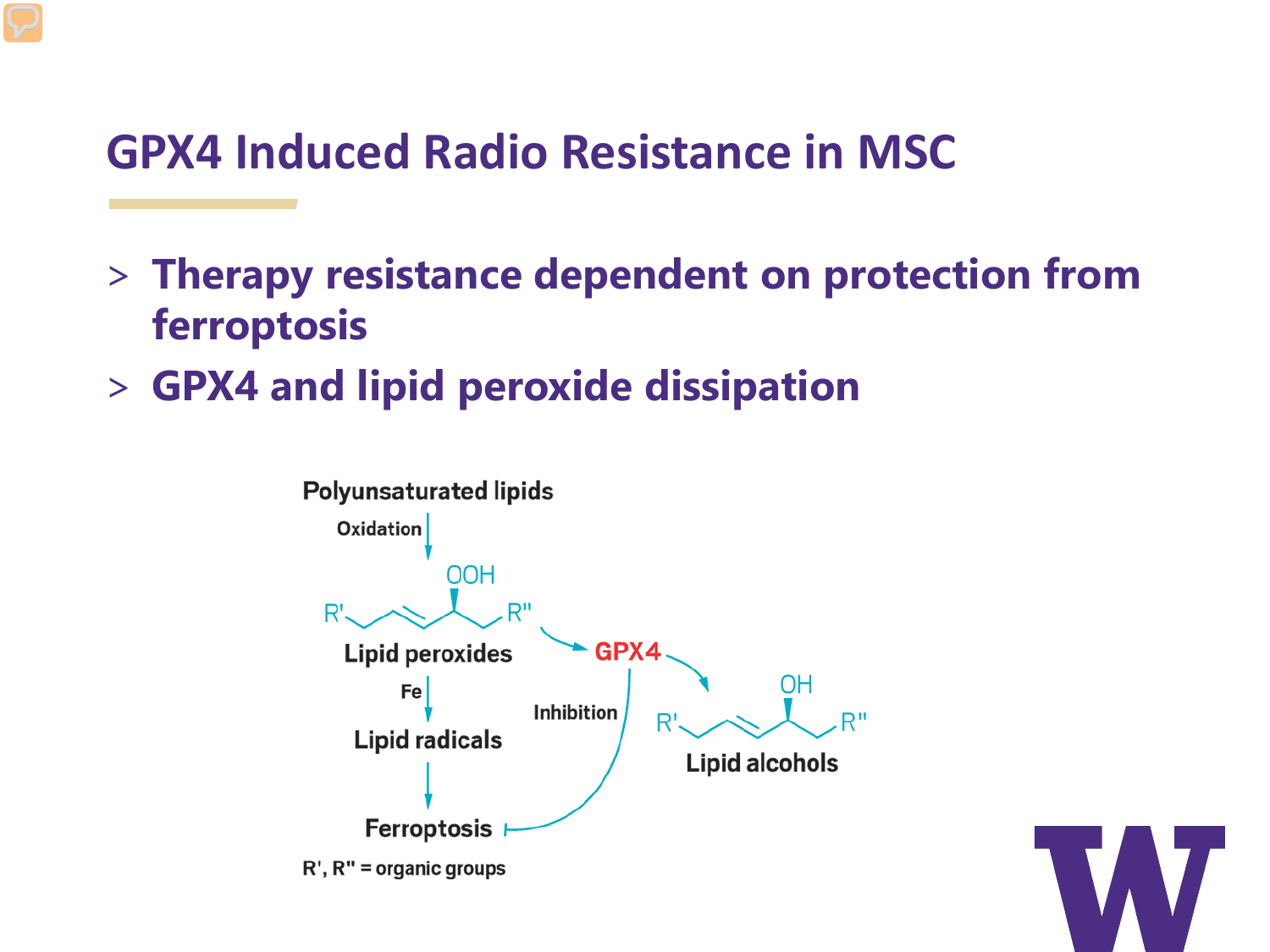# **Nanoparticle for Crossing BBB**

- > **Successfully cross the BBB**
- > **Effective siRNA Loading**
- > **Tumor Targeting**

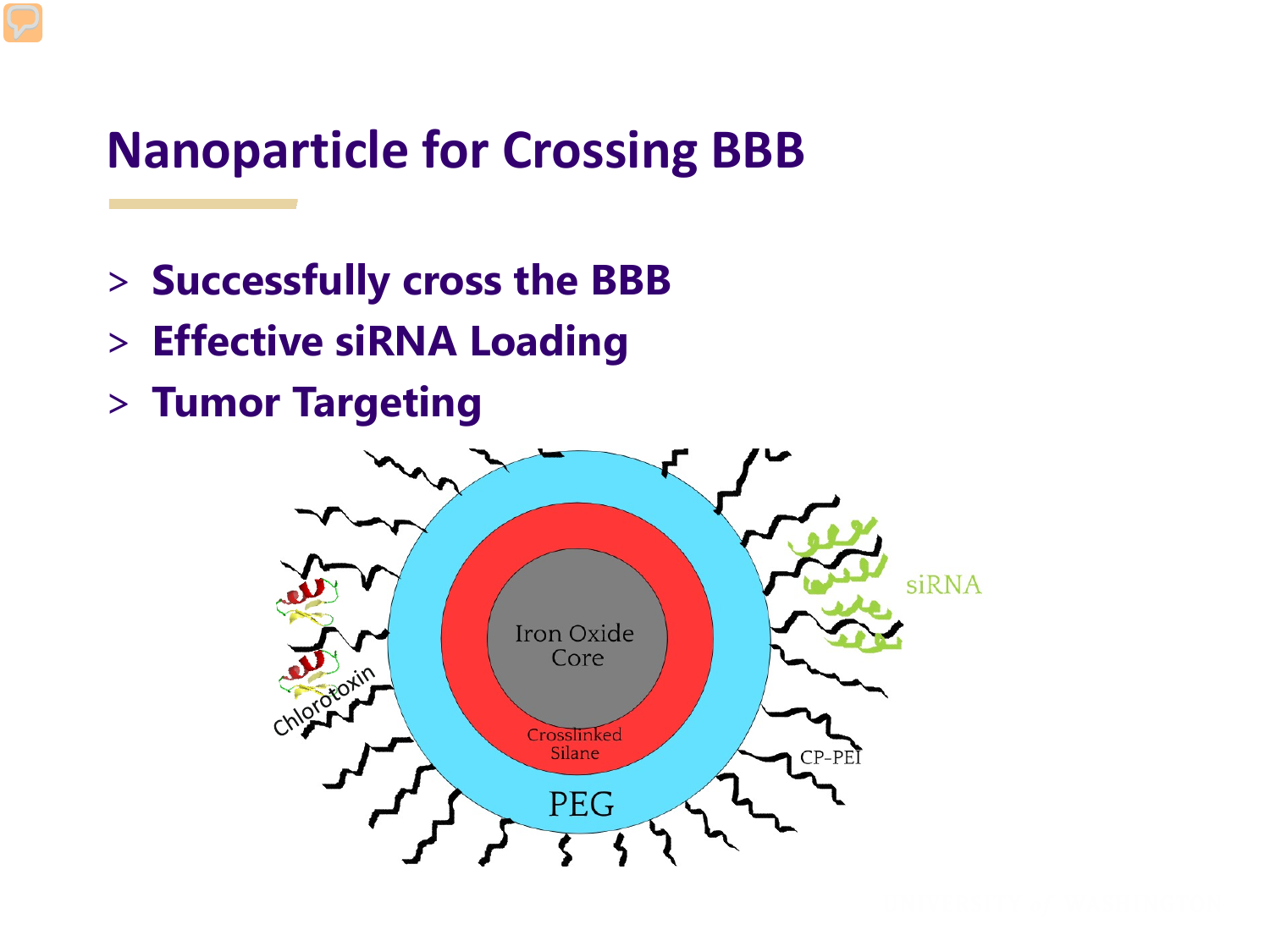# **Methods**

## > **Plated a U118 cell line and incubated in hypoxia**

- > **11 days of incubation**
- > **Samples collected for GPX4 Expression analysis**



U118 Cell Line

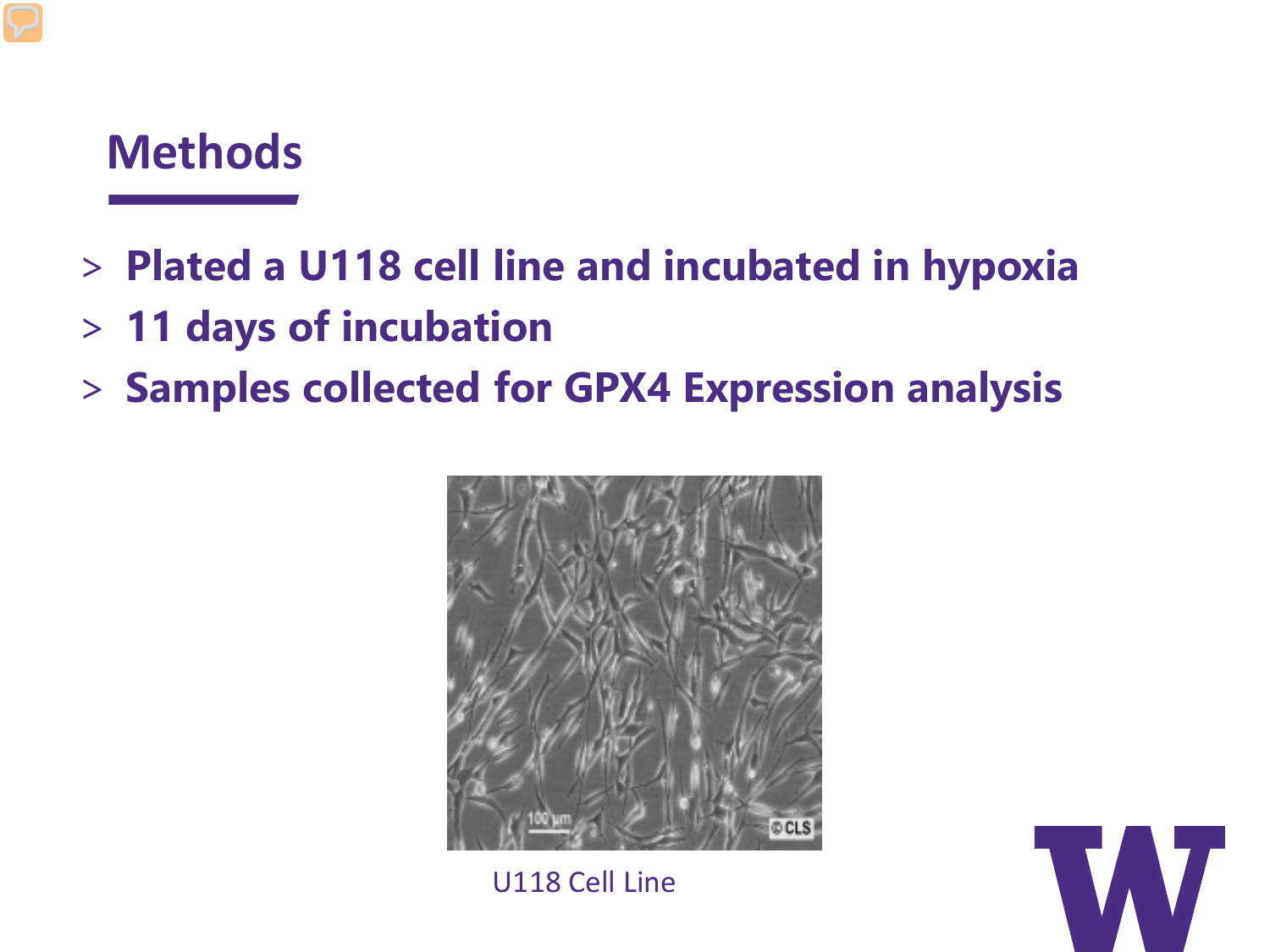### **Results**

#### > **qPCR shows a trend of GPX4 Upregulation**



#### UNIVERSITY of WASHINGTON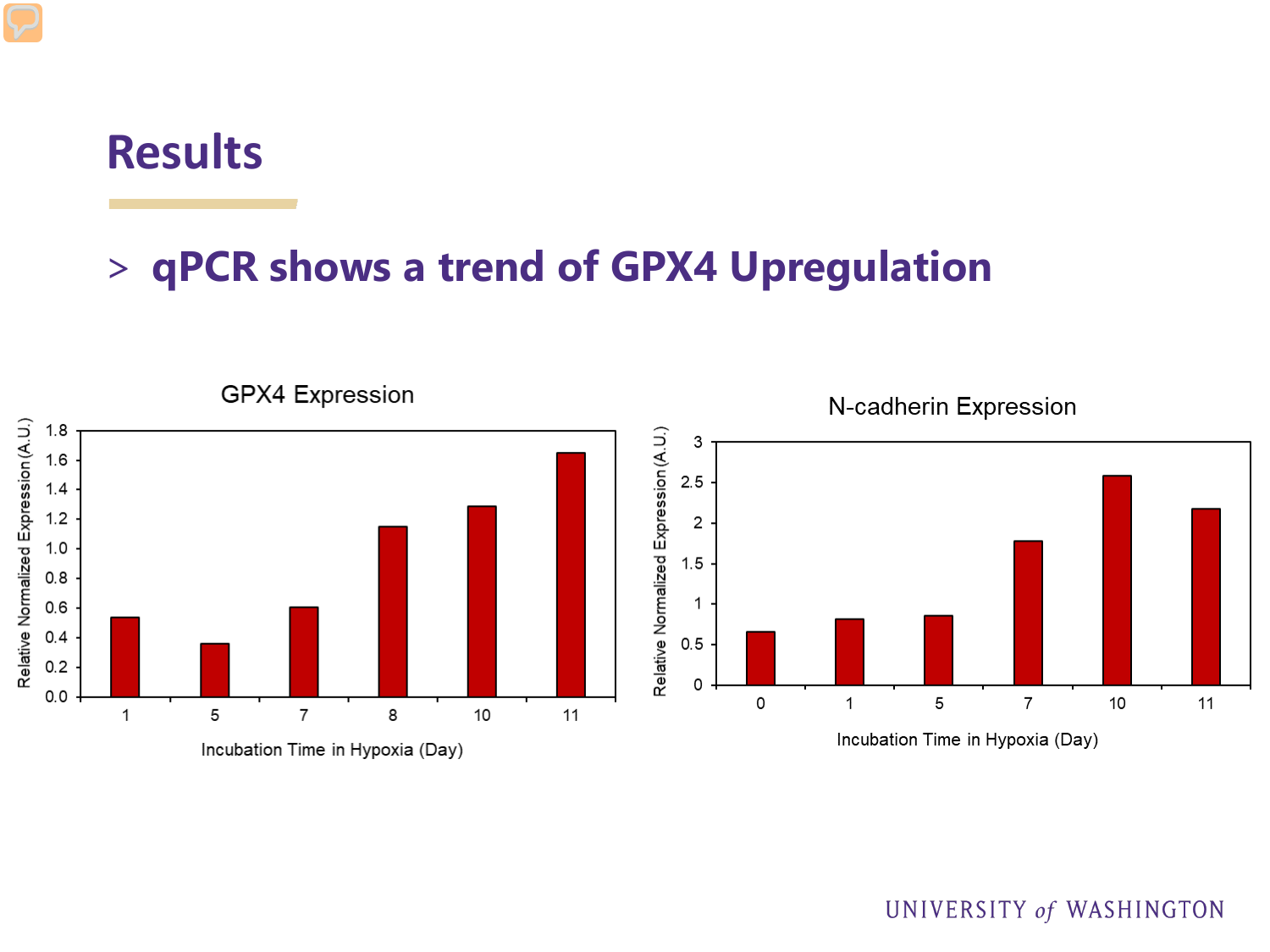# **In Progress and Future Plans**

- > **Nanoparticle mediated siRNA treatment** – **1-11-day incubation with U118 cells**
- > **Establish Comparative Radiation Survival Curves**
- > **In vivo testing**